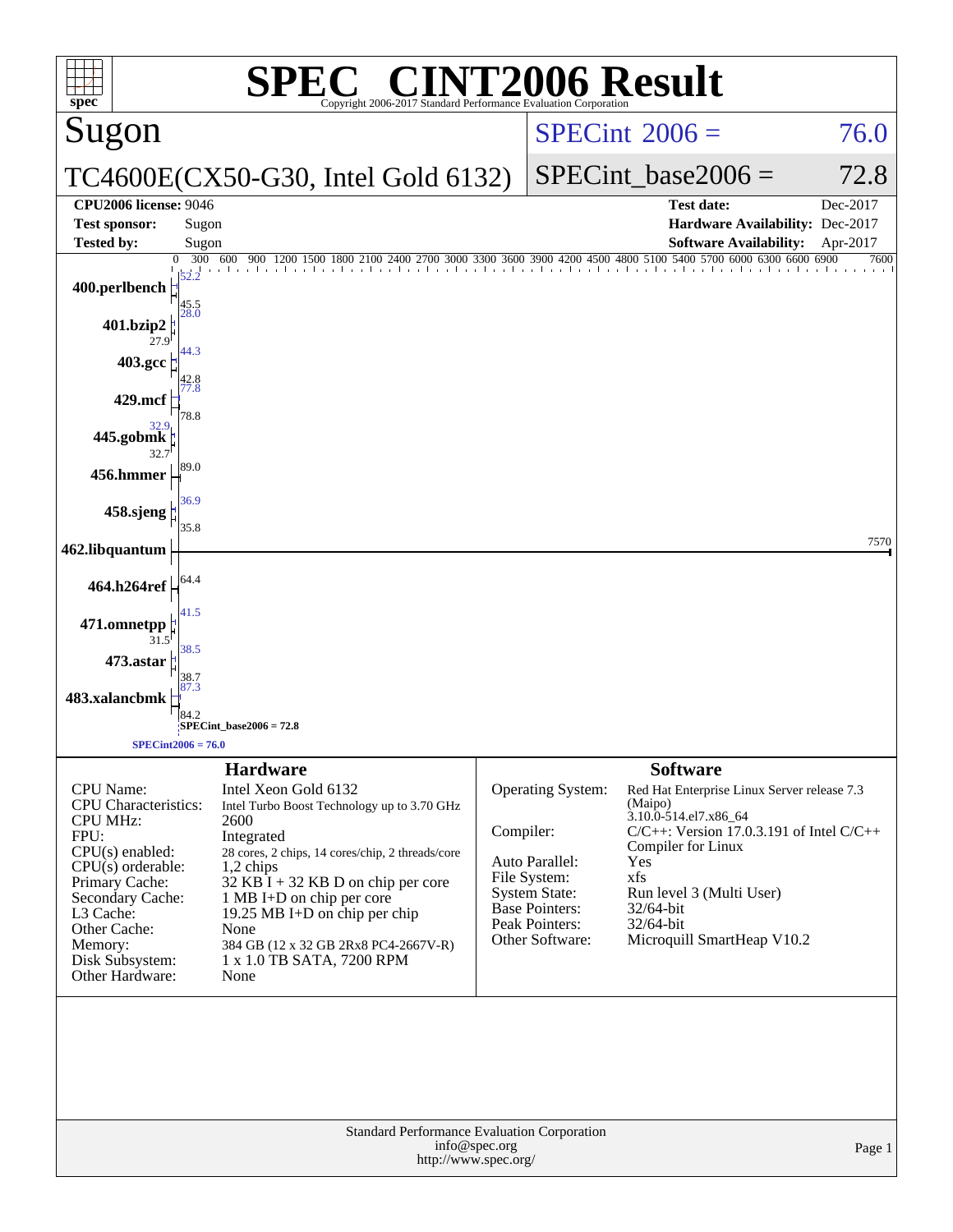

# Sugon

# $SPECint2006 = 76.0$  $SPECint2006 = 76.0$

TC4600E(CX50-G30, Intel Gold 6132)

SPECint base2006 =  $72.8$ 

**[CPU2006 license:](http://www.spec.org/auto/cpu2006/Docs/result-fields.html#CPU2006license)** 9046 **[Test date:](http://www.spec.org/auto/cpu2006/Docs/result-fields.html#Testdate)** Dec-2017

**[Test sponsor:](http://www.spec.org/auto/cpu2006/Docs/result-fields.html#Testsponsor)** Sugon **[Hardware Availability:](http://www.spec.org/auto/cpu2006/Docs/result-fields.html#HardwareAvailability)** Dec-2017 **[Tested by:](http://www.spec.org/auto/cpu2006/Docs/result-fields.html#Testedby)** Sugon **[Software Availability:](http://www.spec.org/auto/cpu2006/Docs/result-fields.html#SoftwareAvailability)** Apr-2017

### **[Results Table](http://www.spec.org/auto/cpu2006/Docs/result-fields.html#ResultsTable)**

|                                                                                                          | <b>Base</b>    |             |                |       | <b>Peak</b>    |       |                |              |                |              |                |              |
|----------------------------------------------------------------------------------------------------------|----------------|-------------|----------------|-------|----------------|-------|----------------|--------------|----------------|--------------|----------------|--------------|
| <b>Benchmark</b>                                                                                         | <b>Seconds</b> | Ratio       | <b>Seconds</b> | Ratio | <b>Seconds</b> | Ratio | <b>Seconds</b> | <b>Ratio</b> | <b>Seconds</b> | <b>Ratio</b> | <b>Seconds</b> | <b>Ratio</b> |
| 400.perlbench                                                                                            | 214            | 45.7        | 215            | 45.4  | 215            | 45.5  | 188            | 52.0         | 187            | 52.2         | 187            | 52.3         |
| 401.bzip2                                                                                                | 346            | 27.9        | 346            | 27.9  | 346            | 27.9  | 345            | 28.0         | 344            | 28.0         | 345            | 28.0         |
| $403.\mathrm{gcc}$                                                                                       | 188            | 42.8        | 187            | 43.0  | 188            | 42.8  | 182            | 44.3         | 182            | 44.3         | 182            | 44.3         |
| $429$ .mcf                                                                                               | 116            | 78.8        | 114            | 79.7  | 116            | 78.3  | 120            | 76.1         | 117            | 77.8         | 117            | 78.1         |
| $445$ .gobmk                                                                                             | 321            | <u>32.7</u> | 321            | 32.7  | 321            | 32.7  | 319            | 32.9         | 319            | 32.9         | <u>319</u>     | 32.9         |
| $456.$ hmmer                                                                                             | 105            | 89.1        | 105            | 89.0  | 105            | 88.5  | 105            | 89.1         | 105            | 89.0         | 105            | 88.5         |
| $458$ .sjeng                                                                                             | 338            | 35.8        | 338            | 35.8  | 338            | 35.8  | 328            | 36.9         | 328            | 36.9         | 328            | 36.9         |
| 462.libquantum                                                                                           | 2.74           | 7560        | 2.74           | 7580  | 2.74           | 7570  | 2.74           | 7560         | 2.74           | 7580         | 2.74           | 7570         |
| 464.h264ref                                                                                              | 344            | 64.4        | 344            | 64.4  | 344            | 64.4  | 344            | 64.4         | 344            | 64.4         | 344            | 64.4         |
| 471.omnetpp                                                                                              | 199            | 31.4        | 198            | 31.5  | 198            | 31.5  | 151            | 41.3         | 151            | 41.5         | <b>151</b>     | 41.5         |
| 473.astar                                                                                                | 181            | 38.9        | 181            | 38.7  | 181            | 38.7  | 182            | 38.6         | 183            | 38.4         | 183            | 38.5         |
| 483.xalancbmk                                                                                            | 82.0           | 84.2        | 82.1           | 84.1  | 81.8           | 84.4  | 79.0           | 87.3         | 79.0           | 87.3         | 79.1           | 87.3         |
| Results appear in the order in which they were run. Bold underlined text indicates a median measurement. |                |             |                |       |                |       |                |              |                |              |                |              |

### **[Submit Notes](http://www.spec.org/auto/cpu2006/Docs/result-fields.html#SubmitNotes)**

The config file option 'submit' was used.

### **[Operating System Notes](http://www.spec.org/auto/cpu2006/Docs/result-fields.html#OperatingSystemNotes)**

Stack size set to unlimited using "ulimit -s unlimited"

### **[Platform Notes](http://www.spec.org/auto/cpu2006/Docs/result-fields.html#PlatformNotes)**

 Sysinfo program /home/tianywan/benchmarks/cpu2006/config/sysinfo.rev6993 Revision 6993 of 2015-11-06 (b5e8d4b4eb51ed28d7f98696cbe290c1) running on localhost Sun Dec 10 00:59:33 2017 This section contains SUT (System Under Test) info as seen by some common utilities. To remove or add to this section, see: <http://www.spec.org/cpu2006/Docs/config.html#sysinfo> From /proc/cpuinfo model name : Intel(R) Xeon(R) Gold 6132 CPU @ 2.60GHz 2 "physical id"s (chips) 56 "processors" cores, siblings (Caution: counting these is hw and system dependent. The following excerpts from /proc/cpuinfo might not be reliable. Use with caution.) cpu cores : 14 siblings : 28 physical 0: cores 0 1 2 3 4 5 6 8 9 10 11 12 13 14 physical 1: cores 0 1 2 3 4 5 6 8 9 10 11 12 13 14 Continued on next page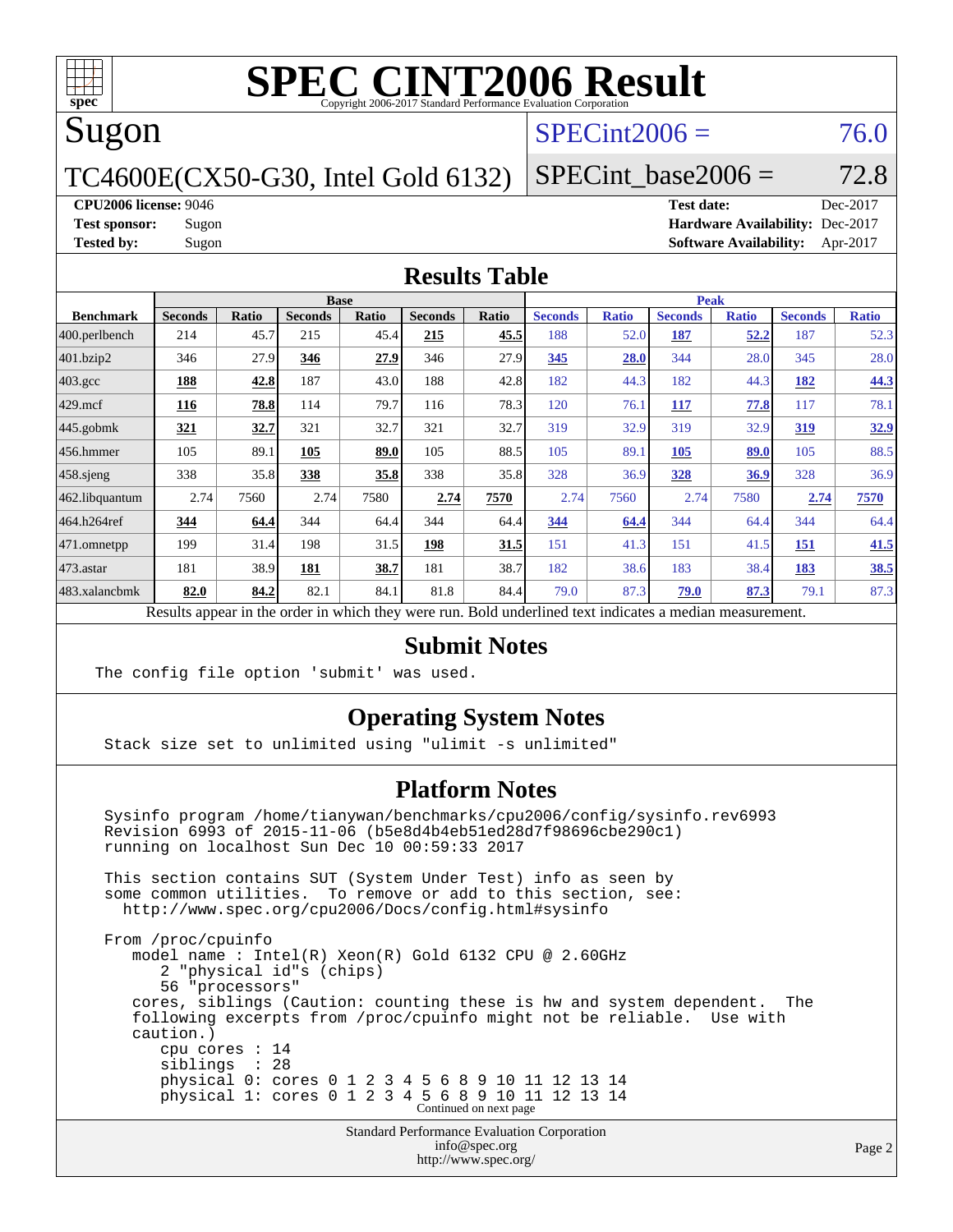

Sugon

 $SPECint2006 = 76.0$  $SPECint2006 = 76.0$ 

TC4600E(CX50-G30, Intel Gold 6132)

SPECint base2006 =  $72.8$ 

**[CPU2006 license:](http://www.spec.org/auto/cpu2006/Docs/result-fields.html#CPU2006license)** 9046 **[Test date:](http://www.spec.org/auto/cpu2006/Docs/result-fields.html#Testdate)** Dec-2017 **[Test sponsor:](http://www.spec.org/auto/cpu2006/Docs/result-fields.html#Testsponsor)** Sugon **[Hardware Availability:](http://www.spec.org/auto/cpu2006/Docs/result-fields.html#HardwareAvailability)** Dec-2017 **[Tested by:](http://www.spec.org/auto/cpu2006/Docs/result-fields.html#Testedby)** Sugon **[Software Availability:](http://www.spec.org/auto/cpu2006/Docs/result-fields.html#SoftwareAvailability)** Apr-2017

#### **[Platform Notes \(Continued\)](http://www.spec.org/auto/cpu2006/Docs/result-fields.html#PlatformNotes)**

cache size : 19712 KB

 From /proc/meminfo MemTotal: 394687848 kB<br>HugePages Total: 0 HugePages\_Total: 0<br>Hugepagesize: 2048 kB Hugepagesize:

 From /etc/\*release\* /etc/\*version\* os-release: NAME="Red Hat Enterprise Linux Server"

 VERSION="7.3 (Maipo)" ID="rhel" ID\_LIKE="fedora" VERSION\_ID="7.3" PRETTY\_NAME="Red Hat Enterprise Linux Server 7.3 (Maipo)" ANSI\_COLOR="0;31" CPE\_NAME="cpe:/o:redhat:enterprise\_linux:7.3:GA:server"

 redhat-release: Red Hat Enterprise Linux Server release 7.3 (Maipo) system-release: Red Hat Enterprise Linux Server release 7.3 (Maipo) system-release-cpe: cpe:/o:redhat:enterprise\_linux:7.3:ga:server

uname -a:

 Linux localhost 3.10.0-514.el7.x86\_64 #1 SMP Wed Oct 19 11:24:13 EDT 2016 x86\_64 x86\_64 x86\_64 GNU/Linux

run-level 3 Dec 8 21:11

 SPEC is set to: /home/tianywan/benchmarks/cpu2006 Type Size Used Avail Use% Mounted on /dev/mapper/rhel-home xfs 671G 41G 630G 7% /home Additional information from dmidecode:

 Warning: Use caution when you interpret this section. The 'dmidecode' program reads system data which is "intended to allow hardware to be accurately determined", but the intent may not be met, as there are frequent changes to hardware, firmware, and the "DMTF SMBIOS" standard.

 BIOS American Megatrends Inc. 0JGST024 11/15/2017American Megatrends Inc. 0JGST024 11/15/2017 Memory: 24x Micron 36ASF4G72PZ-2G6D1 32 GB 2 rank 2666 MHz 24x NO DIMM NO DIMM

 (End of data from sysinfo program) The dmidecode infomation displayed in sysinfo should have one line reading as: 12x Micron 36ASF4G72PZ-2G6D1 32 GB 2 rank 2666 MHz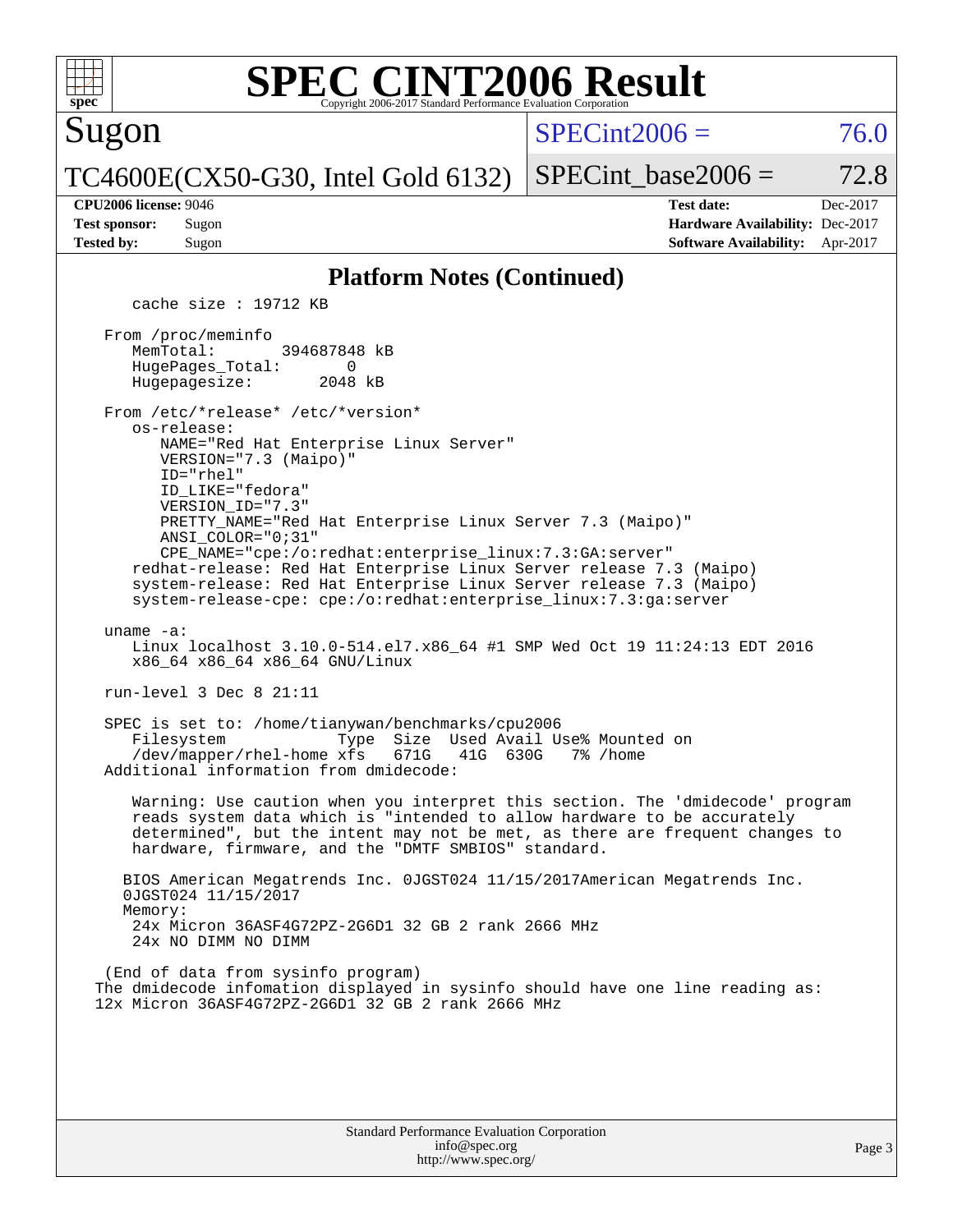# Sugon

 $SPECint2006 = 76.0$  $SPECint2006 = 76.0$ 

TC4600E(CX50-G30, Intel Gold 6132)

**[Tested by:](http://www.spec.org/auto/cpu2006/Docs/result-fields.html#Testedby)** Sugon **[Software Availability:](http://www.spec.org/auto/cpu2006/Docs/result-fields.html#SoftwareAvailability)** Apr-2017

**[CPU2006 license:](http://www.spec.org/auto/cpu2006/Docs/result-fields.html#CPU2006license)** 9046 **[Test date:](http://www.spec.org/auto/cpu2006/Docs/result-fields.html#Testdate)** Dec-2017 **[Test sponsor:](http://www.spec.org/auto/cpu2006/Docs/result-fields.html#Testsponsor)** Sugon **[Hardware Availability:](http://www.spec.org/auto/cpu2006/Docs/result-fields.html#HardwareAvailability)** Dec-2017

SPECint base2006 =  $72.8$ 

### **[General Notes](http://www.spec.org/auto/cpu2006/Docs/result-fields.html#GeneralNotes)**

Environment variables set by runspec before the start of the run:  $KMP$  AFFINITY = "granularity=fine, scatter" LD\_LIBRARY\_PATH = "/home/tianywan/benchmarks/cpu2006/lib/ia32:/home/tianywan/benchmarks/cpu2006/lib/intel64:/home/tianywan/benchmarks/cpu2006/sh10.2" OMP\_NUM\_THREADS = "28"

 Binaries compiled on a system with 1x Intel Core i7-4790 CPU + 32GB RAM memory using Redhat Enterprise Linux 7.2 Transparent Huge Pages enabled by default. Filesystem page cache cleared with: shell invocation of 'sync; echo 3 > /proc/sys/vm/drop\_caches' prior to run

# **[Base Compiler Invocation](http://www.spec.org/auto/cpu2006/Docs/result-fields.html#BaseCompilerInvocation)**

[C benchmarks](http://www.spec.org/auto/cpu2006/Docs/result-fields.html#Cbenchmarks): [icc -m64](http://www.spec.org/cpu2006/results/res2017q4/cpu2006-20171212-51228.flags.html#user_CCbase_intel_icc_64bit_bda6cc9af1fdbb0edc3795bac97ada53)

[C++ benchmarks:](http://www.spec.org/auto/cpu2006/Docs/result-fields.html#CXXbenchmarks) [icpc -m64](http://www.spec.org/cpu2006/results/res2017q4/cpu2006-20171212-51228.flags.html#user_CXXbase_intel_icpc_64bit_fc66a5337ce925472a5c54ad6a0de310)

# **[Base Portability Flags](http://www.spec.org/auto/cpu2006/Docs/result-fields.html#BasePortabilityFlags)**

 400.perlbench: [-DSPEC\\_CPU\\_LP64](http://www.spec.org/cpu2006/results/res2017q4/cpu2006-20171212-51228.flags.html#b400.perlbench_basePORTABILITY_DSPEC_CPU_LP64) [-DSPEC\\_CPU\\_LINUX\\_X64](http://www.spec.org/cpu2006/results/res2017q4/cpu2006-20171212-51228.flags.html#b400.perlbench_baseCPORTABILITY_DSPEC_CPU_LINUX_X64) 401.bzip2: [-DSPEC\\_CPU\\_LP64](http://www.spec.org/cpu2006/results/res2017q4/cpu2006-20171212-51228.flags.html#suite_basePORTABILITY401_bzip2_DSPEC_CPU_LP64) 403.gcc: [-DSPEC\\_CPU\\_LP64](http://www.spec.org/cpu2006/results/res2017q4/cpu2006-20171212-51228.flags.html#suite_basePORTABILITY403_gcc_DSPEC_CPU_LP64) 429.mcf: [-DSPEC\\_CPU\\_LP64](http://www.spec.org/cpu2006/results/res2017q4/cpu2006-20171212-51228.flags.html#suite_basePORTABILITY429_mcf_DSPEC_CPU_LP64) 445.gobmk: [-DSPEC\\_CPU\\_LP64](http://www.spec.org/cpu2006/results/res2017q4/cpu2006-20171212-51228.flags.html#suite_basePORTABILITY445_gobmk_DSPEC_CPU_LP64) 456.hmmer: [-DSPEC\\_CPU\\_LP64](http://www.spec.org/cpu2006/results/res2017q4/cpu2006-20171212-51228.flags.html#suite_basePORTABILITY456_hmmer_DSPEC_CPU_LP64) 458.sjeng: [-DSPEC\\_CPU\\_LP64](http://www.spec.org/cpu2006/results/res2017q4/cpu2006-20171212-51228.flags.html#suite_basePORTABILITY458_sjeng_DSPEC_CPU_LP64) 462.libquantum: [-DSPEC\\_CPU\\_LP64](http://www.spec.org/cpu2006/results/res2017q4/cpu2006-20171212-51228.flags.html#suite_basePORTABILITY462_libquantum_DSPEC_CPU_LP64) [-DSPEC\\_CPU\\_LINUX](http://www.spec.org/cpu2006/results/res2017q4/cpu2006-20171212-51228.flags.html#b462.libquantum_baseCPORTABILITY_DSPEC_CPU_LINUX) 464.h264ref: [-DSPEC\\_CPU\\_LP64](http://www.spec.org/cpu2006/results/res2017q4/cpu2006-20171212-51228.flags.html#suite_basePORTABILITY464_h264ref_DSPEC_CPU_LP64) 471.omnetpp: [-DSPEC\\_CPU\\_LP64](http://www.spec.org/cpu2006/results/res2017q4/cpu2006-20171212-51228.flags.html#suite_basePORTABILITY471_omnetpp_DSPEC_CPU_LP64) 473.astar: [-DSPEC\\_CPU\\_LP64](http://www.spec.org/cpu2006/results/res2017q4/cpu2006-20171212-51228.flags.html#suite_basePORTABILITY473_astar_DSPEC_CPU_LP64) 483.xalancbmk: [-DSPEC\\_CPU\\_LP64](http://www.spec.org/cpu2006/results/res2017q4/cpu2006-20171212-51228.flags.html#suite_basePORTABILITY483_xalancbmk_DSPEC_CPU_LP64) [-DSPEC\\_CPU\\_LINUX](http://www.spec.org/cpu2006/results/res2017q4/cpu2006-20171212-51228.flags.html#b483.xalancbmk_baseCXXPORTABILITY_DSPEC_CPU_LINUX)

# **[Base Optimization Flags](http://www.spec.org/auto/cpu2006/Docs/result-fields.html#BaseOptimizationFlags)**

[C benchmarks](http://www.spec.org/auto/cpu2006/Docs/result-fields.html#Cbenchmarks):

[-xCORE-AVX512](http://www.spec.org/cpu2006/results/res2017q4/cpu2006-20171212-51228.flags.html#user_CCbase_f-xCORE-AVX512) [-ipo](http://www.spec.org/cpu2006/results/res2017q4/cpu2006-20171212-51228.flags.html#user_CCbase_f-ipo) [-O3](http://www.spec.org/cpu2006/results/res2017q4/cpu2006-20171212-51228.flags.html#user_CCbase_f-O3) [-no-prec-div](http://www.spec.org/cpu2006/results/res2017q4/cpu2006-20171212-51228.flags.html#user_CCbase_f-no-prec-div) [-parallel](http://www.spec.org/cpu2006/results/res2017q4/cpu2006-20171212-51228.flags.html#user_CCbase_f-parallel) [-qopt-prefetch](http://www.spec.org/cpu2006/results/res2017q4/cpu2006-20171212-51228.flags.html#user_CCbase_f-qopt-prefetch) [-auto-p32](http://www.spec.org/cpu2006/results/res2017q4/cpu2006-20171212-51228.flags.html#user_CCbase_f-auto-p32)

[C++ benchmarks:](http://www.spec.org/auto/cpu2006/Docs/result-fields.html#CXXbenchmarks)

[-xCORE-AVX512](http://www.spec.org/cpu2006/results/res2017q4/cpu2006-20171212-51228.flags.html#user_CXXbase_f-xCORE-AVX512) [-ipo](http://www.spec.org/cpu2006/results/res2017q4/cpu2006-20171212-51228.flags.html#user_CXXbase_f-ipo) [-O3](http://www.spec.org/cpu2006/results/res2017q4/cpu2006-20171212-51228.flags.html#user_CXXbase_f-O3) [-no-prec-div](http://www.spec.org/cpu2006/results/res2017q4/cpu2006-20171212-51228.flags.html#user_CXXbase_f-no-prec-div) [-qopt-prefetch](http://www.spec.org/cpu2006/results/res2017q4/cpu2006-20171212-51228.flags.html#user_CXXbase_f-qopt-prefetch) [-auto-p32](http://www.spec.org/cpu2006/results/res2017q4/cpu2006-20171212-51228.flags.html#user_CXXbase_f-auto-p32) [-Wl,-z,muldefs](http://www.spec.org/cpu2006/results/res2017q4/cpu2006-20171212-51228.flags.html#user_CXXbase_link_force_multiple1_74079c344b956b9658436fd1b6dd3a8a) [-L/sh10.2 -lsmartheap64](http://www.spec.org/cpu2006/results/res2017q4/cpu2006-20171212-51228.flags.html#user_CXXbase_SmartHeap64_63911d860fc08c15fa1d5bf319b9d8d5)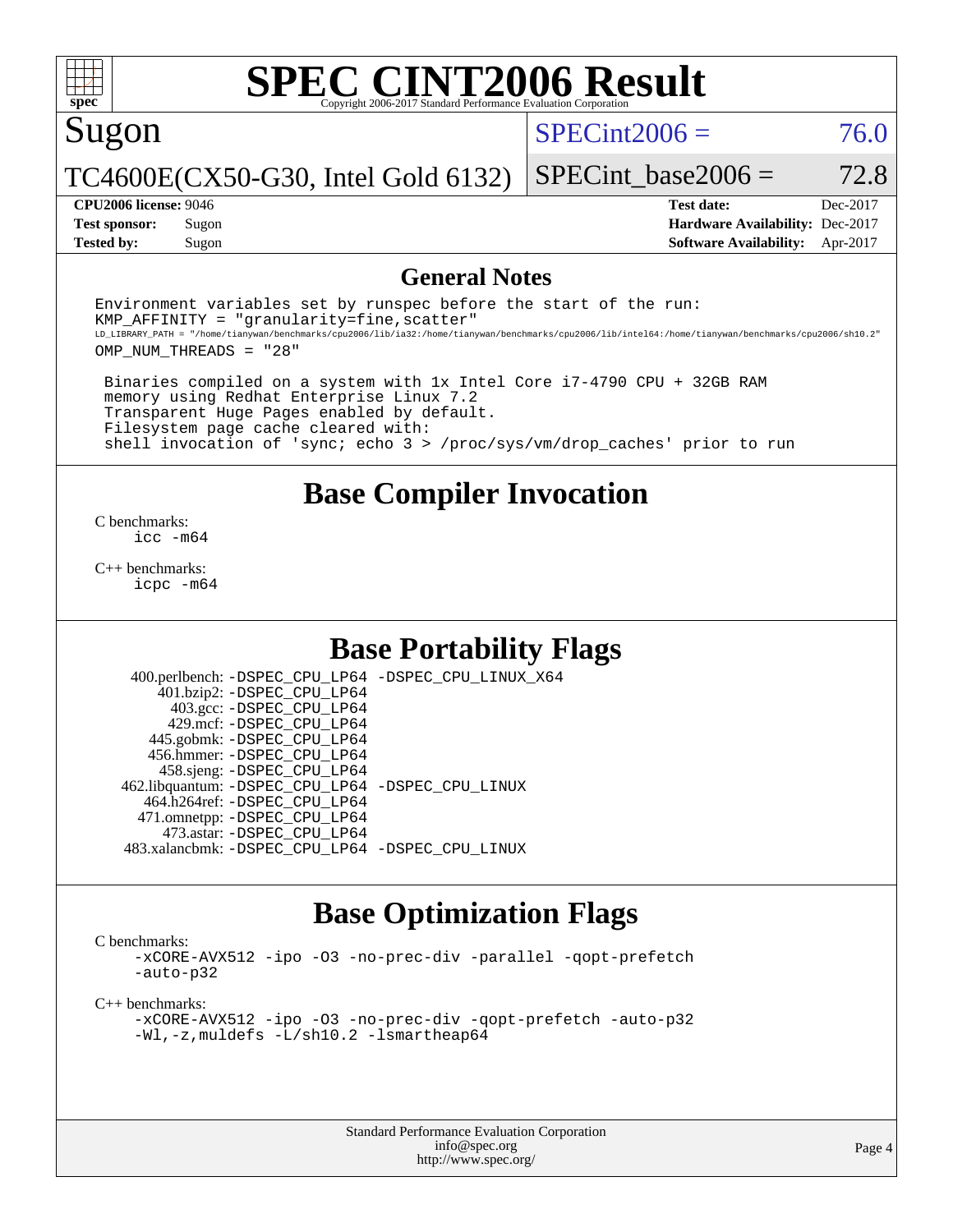

# Sugon

### $SPECint2006 = 76.0$  $SPECint2006 = 76.0$

TC4600E(CX50-G30, Intel Gold 6132)

SPECint base2006 =  $72.8$ 

**[CPU2006 license:](http://www.spec.org/auto/cpu2006/Docs/result-fields.html#CPU2006license)** 9046 **[Test date:](http://www.spec.org/auto/cpu2006/Docs/result-fields.html#Testdate)** Dec-2017 **[Test sponsor:](http://www.spec.org/auto/cpu2006/Docs/result-fields.html#Testsponsor)** Sugon **[Hardware Availability:](http://www.spec.org/auto/cpu2006/Docs/result-fields.html#HardwareAvailability)** Dec-2017 **[Tested by:](http://www.spec.org/auto/cpu2006/Docs/result-fields.html#Testedby)** Sugon **[Software Availability:](http://www.spec.org/auto/cpu2006/Docs/result-fields.html#SoftwareAvailability)** Apr-2017

## **[Base Other Flags](http://www.spec.org/auto/cpu2006/Docs/result-fields.html#BaseOtherFlags)**

[C benchmarks](http://www.spec.org/auto/cpu2006/Docs/result-fields.html#Cbenchmarks):

403.gcc: [-Dalloca=\\_alloca](http://www.spec.org/cpu2006/results/res2017q4/cpu2006-20171212-51228.flags.html#b403.gcc_baseEXTRA_CFLAGS_Dalloca_be3056838c12de2578596ca5467af7f3)

# **[Peak Compiler Invocation](http://www.spec.org/auto/cpu2006/Docs/result-fields.html#PeakCompilerInvocation)**

[C benchmarks \(except as noted below\)](http://www.spec.org/auto/cpu2006/Docs/result-fields.html#Cbenchmarksexceptasnotedbelow):

[icc -m64](http://www.spec.org/cpu2006/results/res2017q4/cpu2006-20171212-51228.flags.html#user_CCpeak_intel_icc_64bit_bda6cc9af1fdbb0edc3795bac97ada53)

400.perlbench: [icc -m32 -L/opt/intel/compilers\\_and\\_libraries\\_2017/linux/lib/ia32](http://www.spec.org/cpu2006/results/res2017q4/cpu2006-20171212-51228.flags.html#user_peakCCLD400_perlbench_intel_icc_c29f3ff5a7ed067b11e4ec10a03f03ae)

445.gobmk: [icc -m32 -L/opt/intel/compilers\\_and\\_libraries\\_2017/linux/lib/ia32](http://www.spec.org/cpu2006/results/res2017q4/cpu2006-20171212-51228.flags.html#user_peakCCLD445_gobmk_intel_icc_c29f3ff5a7ed067b11e4ec10a03f03ae)

[C++ benchmarks \(except as noted below\):](http://www.spec.org/auto/cpu2006/Docs/result-fields.html#CXXbenchmarksexceptasnotedbelow)

[icc -m32 -L/opt/intel/compilers\\_and\\_libraries\\_2017/linux/lib/ia32](http://www.spec.org/cpu2006/results/res2017q4/cpu2006-20171212-51228.flags.html#user_CXXpeak_intel_icc_c29f3ff5a7ed067b11e4ec10a03f03ae)

473.astar: [icpc -m64](http://www.spec.org/cpu2006/results/res2017q4/cpu2006-20171212-51228.flags.html#user_peakCXXLD473_astar_intel_icpc_64bit_fc66a5337ce925472a5c54ad6a0de310)

# **[Peak Portability Flags](http://www.spec.org/auto/cpu2006/Docs/result-fields.html#PeakPortabilityFlags)**

 400.perlbench: [-D\\_FILE\\_OFFSET\\_BITS=64](http://www.spec.org/cpu2006/results/res2017q4/cpu2006-20171212-51228.flags.html#user_peakPORTABILITY400_perlbench_file_offset_bits_64_438cf9856305ebd76870a2c6dc2689ab) [-DSPEC\\_CPU\\_LINUX\\_IA32](http://www.spec.org/cpu2006/results/res2017q4/cpu2006-20171212-51228.flags.html#b400.perlbench_peakCPORTABILITY_DSPEC_CPU_LINUX_IA32) 401.bzip2: [-DSPEC\\_CPU\\_LP64](http://www.spec.org/cpu2006/results/res2017q4/cpu2006-20171212-51228.flags.html#suite_peakPORTABILITY401_bzip2_DSPEC_CPU_LP64) 403.gcc: [-DSPEC\\_CPU\\_LP64](http://www.spec.org/cpu2006/results/res2017q4/cpu2006-20171212-51228.flags.html#suite_peakPORTABILITY403_gcc_DSPEC_CPU_LP64) 429.mcf: [-DSPEC\\_CPU\\_LP64](http://www.spec.org/cpu2006/results/res2017q4/cpu2006-20171212-51228.flags.html#suite_peakPORTABILITY429_mcf_DSPEC_CPU_LP64) 445.gobmk: [-D\\_FILE\\_OFFSET\\_BITS=64](http://www.spec.org/cpu2006/results/res2017q4/cpu2006-20171212-51228.flags.html#user_peakPORTABILITY445_gobmk_file_offset_bits_64_438cf9856305ebd76870a2c6dc2689ab) 456.hmmer: [-DSPEC\\_CPU\\_LP64](http://www.spec.org/cpu2006/results/res2017q4/cpu2006-20171212-51228.flags.html#suite_peakPORTABILITY456_hmmer_DSPEC_CPU_LP64) 458.sjeng: [-DSPEC\\_CPU\\_LP64](http://www.spec.org/cpu2006/results/res2017q4/cpu2006-20171212-51228.flags.html#suite_peakPORTABILITY458_sjeng_DSPEC_CPU_LP64) 462.libquantum: [-DSPEC\\_CPU\\_LP64](http://www.spec.org/cpu2006/results/res2017q4/cpu2006-20171212-51228.flags.html#suite_peakPORTABILITY462_libquantum_DSPEC_CPU_LP64) [-DSPEC\\_CPU\\_LINUX](http://www.spec.org/cpu2006/results/res2017q4/cpu2006-20171212-51228.flags.html#b462.libquantum_peakCPORTABILITY_DSPEC_CPU_LINUX) 464.h264ref: [-DSPEC\\_CPU\\_LP64](http://www.spec.org/cpu2006/results/res2017q4/cpu2006-20171212-51228.flags.html#suite_peakPORTABILITY464_h264ref_DSPEC_CPU_LP64) 471.omnetpp: [-D\\_FILE\\_OFFSET\\_BITS=64](http://www.spec.org/cpu2006/results/res2017q4/cpu2006-20171212-51228.flags.html#user_peakPORTABILITY471_omnetpp_file_offset_bits_64_438cf9856305ebd76870a2c6dc2689ab) 473.astar: [-DSPEC\\_CPU\\_LP64](http://www.spec.org/cpu2006/results/res2017q4/cpu2006-20171212-51228.flags.html#suite_peakPORTABILITY473_astar_DSPEC_CPU_LP64) 483.xalancbmk: [-D\\_FILE\\_OFFSET\\_BITS=64](http://www.spec.org/cpu2006/results/res2017q4/cpu2006-20171212-51228.flags.html#user_peakPORTABILITY483_xalancbmk_file_offset_bits_64_438cf9856305ebd76870a2c6dc2689ab) [-DSPEC\\_CPU\\_LINUX](http://www.spec.org/cpu2006/results/res2017q4/cpu2006-20171212-51228.flags.html#b483.xalancbmk_peakCXXPORTABILITY_DSPEC_CPU_LINUX)

# **[Peak Optimization Flags](http://www.spec.org/auto/cpu2006/Docs/result-fields.html#PeakOptimizationFlags)**

[C benchmarks](http://www.spec.org/auto/cpu2006/Docs/result-fields.html#Cbenchmarks):

 400.perlbench: [-prof-gen](http://www.spec.org/cpu2006/results/res2017q4/cpu2006-20171212-51228.flags.html#user_peakPASS1_CFLAGSPASS1_LDCFLAGS400_perlbench_prof_gen_e43856698f6ca7b7e442dfd80e94a8fc)(pass 1) [-prof-use](http://www.spec.org/cpu2006/results/res2017q4/cpu2006-20171212-51228.flags.html#user_peakPASS2_CFLAGSPASS2_LDCFLAGS400_perlbench_prof_use_bccf7792157ff70d64e32fe3e1250b55)(pass 2) [-xCORE-AVX512](http://www.spec.org/cpu2006/results/res2017q4/cpu2006-20171212-51228.flags.html#user_peakPASS2_CFLAGSPASS2_LDCFLAGS400_perlbench_f-xCORE-AVX512)(pass 2) [-par-num-threads=1](http://www.spec.org/cpu2006/results/res2017q4/cpu2006-20171212-51228.flags.html#user_peakPASS1_CFLAGSPASS1_LDCFLAGS400_perlbench_par_num_threads_786a6ff141b4e9e90432e998842df6c2)(pass 1) [-ipo](http://www.spec.org/cpu2006/results/res2017q4/cpu2006-20171212-51228.flags.html#user_peakPASS2_CFLAGSPASS2_LDCFLAGS400_perlbench_f-ipo)(pass 2) [-O3](http://www.spec.org/cpu2006/results/res2017q4/cpu2006-20171212-51228.flags.html#user_peakPASS2_CFLAGSPASS2_LDCFLAGS400_perlbench_f-O3)(pass 2) [-no-prec-div](http://www.spec.org/cpu2006/results/res2017q4/cpu2006-20171212-51228.flags.html#user_peakPASS2_CFLAGSPASS2_LDCFLAGS400_perlbench_f-no-prec-div)(pass 2) [-qopt-prefetch](http://www.spec.org/cpu2006/results/res2017q4/cpu2006-20171212-51228.flags.html#user_peakCOPTIMIZE400_perlbench_f-qopt-prefetch)

 401.bzip2: [-prof-gen](http://www.spec.org/cpu2006/results/res2017q4/cpu2006-20171212-51228.flags.html#user_peakPASS1_CFLAGSPASS1_LDCFLAGS401_bzip2_prof_gen_e43856698f6ca7b7e442dfd80e94a8fc)(pass 1) [-prof-use](http://www.spec.org/cpu2006/results/res2017q4/cpu2006-20171212-51228.flags.html#user_peakPASS2_CFLAGSPASS2_LDCFLAGS401_bzip2_prof_use_bccf7792157ff70d64e32fe3e1250b55)(pass 2) [-xCORE-AVX512](http://www.spec.org/cpu2006/results/res2017q4/cpu2006-20171212-51228.flags.html#user_peakPASS2_CFLAGSPASS2_LDCFLAGS401_bzip2_f-xCORE-AVX512)(pass 2)  $-par-num-threads=1(pass 1) -ipo(pass 2) -O3(pass 2)$  $-par-num-threads=1(pass 1) -ipo(pass 2) -O3(pass 2)$  $-par-num-threads=1(pass 1) -ipo(pass 2) -O3(pass 2)$  $-par-num-threads=1(pass 1) -ipo(pass 2) -O3(pass 2)$  $-par-num-threads=1(pass 1) -ipo(pass 2) -O3(pass 2)$  $-par-num-threads=1(pass 1) -ipo(pass 2) -O3(pass 2)$ [-no-prec-div](http://www.spec.org/cpu2006/results/res2017q4/cpu2006-20171212-51228.flags.html#user_peakCOPTIMIZEPASS2_CFLAGSPASS2_LDCFLAGS401_bzip2_f-no-prec-div) [-auto-ilp32](http://www.spec.org/cpu2006/results/res2017q4/cpu2006-20171212-51228.flags.html#user_peakCOPTIMIZE401_bzip2_f-auto-ilp32) [-qopt-prefetch](http://www.spec.org/cpu2006/results/res2017q4/cpu2006-20171212-51228.flags.html#user_peakCOPTIMIZE401_bzip2_f-qopt-prefetch)

Continued on next page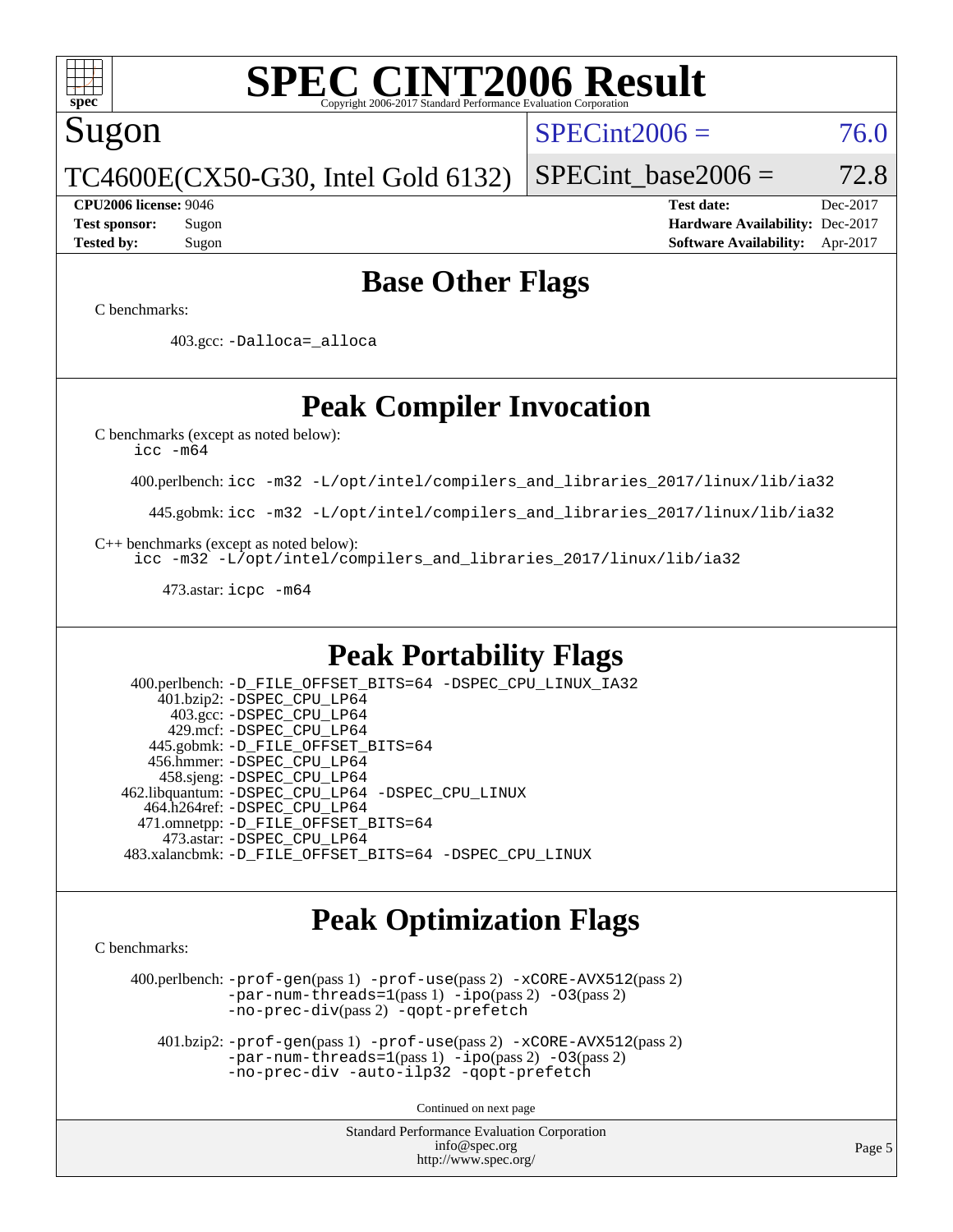

Sugon

# **[SPEC CINT2006 Result](http://www.spec.org/auto/cpu2006/Docs/result-fields.html#SPECCINT2006Result)**

 $SPECint2006 = 76.0$  $SPECint2006 = 76.0$ 

TC4600E(CX50-G30, Intel Gold 6132)

SPECint base2006 =  $72.8$ 

**[CPU2006 license:](http://www.spec.org/auto/cpu2006/Docs/result-fields.html#CPU2006license)** 9046 **[Test date:](http://www.spec.org/auto/cpu2006/Docs/result-fields.html#Testdate)** Dec-2017 **[Test sponsor:](http://www.spec.org/auto/cpu2006/Docs/result-fields.html#Testsponsor)** Sugon **[Hardware Availability:](http://www.spec.org/auto/cpu2006/Docs/result-fields.html#HardwareAvailability)** Dec-2017 **[Tested by:](http://www.spec.org/auto/cpu2006/Docs/result-fields.html#Testedby)** Sugon **[Software Availability:](http://www.spec.org/auto/cpu2006/Docs/result-fields.html#SoftwareAvailability)** Apr-2017

# **[Peak Optimization Flags \(Continued\)](http://www.spec.org/auto/cpu2006/Docs/result-fields.html#PeakOptimizationFlags)**

 403.gcc: [-xCORE-AVX512](http://www.spec.org/cpu2006/results/res2017q4/cpu2006-20171212-51228.flags.html#user_peakOPTIMIZE403_gcc_f-xCORE-AVX512) [-ipo](http://www.spec.org/cpu2006/results/res2017q4/cpu2006-20171212-51228.flags.html#user_peakOPTIMIZE403_gcc_f-ipo) [-O3](http://www.spec.org/cpu2006/results/res2017q4/cpu2006-20171212-51228.flags.html#user_peakOPTIMIZE403_gcc_f-O3) [-no-prec-div](http://www.spec.org/cpu2006/results/res2017q4/cpu2006-20171212-51228.flags.html#user_peakOPTIMIZE403_gcc_f-no-prec-div) [-inline-calloc](http://www.spec.org/cpu2006/results/res2017q4/cpu2006-20171212-51228.flags.html#user_peakCOPTIMIZE403_gcc_f-inline-calloc) [-qopt-malloc-options=3](http://www.spec.org/cpu2006/results/res2017q4/cpu2006-20171212-51228.flags.html#user_peakCOPTIMIZE403_gcc_f-qopt-malloc-options_0fcb435012e78f27d57f473818e45fe4) [-auto-ilp32](http://www.spec.org/cpu2006/results/res2017q4/cpu2006-20171212-51228.flags.html#user_peakCOPTIMIZE403_gcc_f-auto-ilp32) 429.mcf: [-xCORE-AVX512](http://www.spec.org/cpu2006/results/res2017q4/cpu2006-20171212-51228.flags.html#user_peakOPTIMIZE429_mcf_f-xCORE-AVX512) [-ipo](http://www.spec.org/cpu2006/results/res2017q4/cpu2006-20171212-51228.flags.html#user_peakOPTIMIZE429_mcf_f-ipo) [-O3](http://www.spec.org/cpu2006/results/res2017q4/cpu2006-20171212-51228.flags.html#user_peakOPTIMIZE429_mcf_f-O3) [-no-prec-div](http://www.spec.org/cpu2006/results/res2017q4/cpu2006-20171212-51228.flags.html#user_peakOPTIMIZE429_mcf_f-no-prec-div) [-parallel](http://www.spec.org/cpu2006/results/res2017q4/cpu2006-20171212-51228.flags.html#user_peakCOPTIMIZE429_mcf_f-parallel) [-qopt-prefetch](http://www.spec.org/cpu2006/results/res2017q4/cpu2006-20171212-51228.flags.html#user_peakCOPTIMIZE429_mcf_f-qopt-prefetch) [-auto-p32](http://www.spec.org/cpu2006/results/res2017q4/cpu2006-20171212-51228.flags.html#user_peakCOPTIMIZE429_mcf_f-auto-p32) 445.gobmk: [-prof-gen](http://www.spec.org/cpu2006/results/res2017q4/cpu2006-20171212-51228.flags.html#user_peakPASS1_CFLAGSPASS1_LDCFLAGS445_gobmk_prof_gen_e43856698f6ca7b7e442dfd80e94a8fc)(pass 1) [-prof-use](http://www.spec.org/cpu2006/results/res2017q4/cpu2006-20171212-51228.flags.html#user_peakPASS2_CFLAGSPASS2_LDCFLAGS445_gobmk_prof_use_bccf7792157ff70d64e32fe3e1250b55)(pass 2) [-xCORE-AVX512](http://www.spec.org/cpu2006/results/res2017q4/cpu2006-20171212-51228.flags.html#user_peakPASS2_CFLAGSPASS2_LDCFLAGS445_gobmk_f-xCORE-AVX512)(pass 2) [-par-num-threads=1](http://www.spec.org/cpu2006/results/res2017q4/cpu2006-20171212-51228.flags.html#user_peakPASS1_CFLAGSPASS1_LDCFLAGS445_gobmk_par_num_threads_786a6ff141b4e9e90432e998842df6c2)(pass 1) [-ipo](http://www.spec.org/cpu2006/results/res2017q4/cpu2006-20171212-51228.flags.html#user_peakPASS2_CFLAGSPASS2_LDCFLAGS445_gobmk_f-ipo)(pass 2) [-O3](http://www.spec.org/cpu2006/results/res2017q4/cpu2006-20171212-51228.flags.html#user_peakPASS2_CFLAGSPASS2_LDCFLAGS445_gobmk_f-O3)(pass 2) [-no-prec-div](http://www.spec.org/cpu2006/results/res2017q4/cpu2006-20171212-51228.flags.html#user_peakPASS2_CFLAGSPASS2_LDCFLAGS445_gobmk_f-no-prec-div)(pass 2) 456.hmmer: basepeak = yes 458.sjeng: [-prof-gen](http://www.spec.org/cpu2006/results/res2017q4/cpu2006-20171212-51228.flags.html#user_peakPASS1_CFLAGSPASS1_LDCFLAGS458_sjeng_prof_gen_e43856698f6ca7b7e442dfd80e94a8fc)(pass 1) [-prof-use](http://www.spec.org/cpu2006/results/res2017q4/cpu2006-20171212-51228.flags.html#user_peakPASS2_CFLAGSPASS2_LDCFLAGS458_sjeng_prof_use_bccf7792157ff70d64e32fe3e1250b55)(pass 2) [-xCORE-AVX512](http://www.spec.org/cpu2006/results/res2017q4/cpu2006-20171212-51228.flags.html#user_peakPASS2_CFLAGSPASS2_LDCFLAGS458_sjeng_f-xCORE-AVX512)(pass 2) [-par-num-threads=1](http://www.spec.org/cpu2006/results/res2017q4/cpu2006-20171212-51228.flags.html#user_peakPASS1_CFLAGSPASS1_LDCFLAGS458_sjeng_par_num_threads_786a6ff141b4e9e90432e998842df6c2)(pass 1) [-ipo](http://www.spec.org/cpu2006/results/res2017q4/cpu2006-20171212-51228.flags.html#user_peakPASS2_CFLAGSPASS2_LDCFLAGS458_sjeng_f-ipo)(pass 2) [-O3](http://www.spec.org/cpu2006/results/res2017q4/cpu2006-20171212-51228.flags.html#user_peakPASS2_CFLAGSPASS2_LDCFLAGS458_sjeng_f-O3)(pass 2) [-no-prec-div](http://www.spec.org/cpu2006/results/res2017q4/cpu2006-20171212-51228.flags.html#user_peakPASS2_CFLAGSPASS2_LDCFLAGS458_sjeng_f-no-prec-div)(pass 2) [-unroll4](http://www.spec.org/cpu2006/results/res2017q4/cpu2006-20171212-51228.flags.html#user_peakCOPTIMIZE458_sjeng_f-unroll_4e5e4ed65b7fd20bdcd365bec371b81f)  $462$ .libquantum: basepeak = yes 464.h264ref: basepeak = yes [C++ benchmarks:](http://www.spec.org/auto/cpu2006/Docs/result-fields.html#CXXbenchmarks) 471.omnetpp: [-prof-gen](http://www.spec.org/cpu2006/results/res2017q4/cpu2006-20171212-51228.flags.html#user_peakPASS1_CXXFLAGSPASS1_LDCXXFLAGS471_omnetpp_prof_gen_e43856698f6ca7b7e442dfd80e94a8fc)(pass 1) [-prof-use](http://www.spec.org/cpu2006/results/res2017q4/cpu2006-20171212-51228.flags.html#user_peakPASS2_CXXFLAGSPASS2_LDCXXFLAGS471_omnetpp_prof_use_bccf7792157ff70d64e32fe3e1250b55)(pass 2) [-xCORE-AVX512](http://www.spec.org/cpu2006/results/res2017q4/cpu2006-20171212-51228.flags.html#user_peakPASS2_CXXFLAGSPASS2_LDCXXFLAGS471_omnetpp_f-xCORE-AVX512)(pass 2)  $-par-num-threads=1(pass 1) -ipo(pass 2) -O3(pass 2)$  $-par-num-threads=1(pass 1) -ipo(pass 2) -O3(pass 2)$  $-par-num-threads=1(pass 1) -ipo(pass 2) -O3(pass 2)$  $-par-num-threads=1(pass 1) -ipo(pass 2) -O3(pass 2)$  $-par-num-threads=1(pass 1) -ipo(pass 2) -O3(pass 2)$  $-par-num-threads=1(pass 1) -ipo(pass 2) -O3(pass 2)$ [-no-prec-div](http://www.spec.org/cpu2006/results/res2017q4/cpu2006-20171212-51228.flags.html#user_peakPASS2_CXXFLAGSPASS2_LDCXXFLAGS471_omnetpp_f-no-prec-div)(pass 2) [-qopt-ra-region-strategy=block](http://www.spec.org/cpu2006/results/res2017q4/cpu2006-20171212-51228.flags.html#user_peakCXXOPTIMIZE471_omnetpp_f-qopt-ra-region-strategy_0f7b543d62da454b380160c0e3b28f94) [-Wl,-z,muldefs](http://www.spec.org/cpu2006/results/res2017q4/cpu2006-20171212-51228.flags.html#user_peakEXTRA_LDFLAGS471_omnetpp_link_force_multiple1_74079c344b956b9658436fd1b6dd3a8a) [-L/sh10.2 -lsmartheap](http://www.spec.org/cpu2006/results/res2017q4/cpu2006-20171212-51228.flags.html#user_peakEXTRA_LIBS471_omnetpp_SmartHeap_b831f2d313e2fffa6dfe3f00ffc1f1c0) 473.astar: [-xCORE-AVX512](http://www.spec.org/cpu2006/results/res2017q4/cpu2006-20171212-51228.flags.html#user_peakOPTIMIZE473_astar_f-xCORE-AVX512) [-ipo](http://www.spec.org/cpu2006/results/res2017q4/cpu2006-20171212-51228.flags.html#user_peakOPTIMIZE473_astar_f-ipo) [-O3](http://www.spec.org/cpu2006/results/res2017q4/cpu2006-20171212-51228.flags.html#user_peakOPTIMIZE473_astar_f-O3) [-no-prec-div](http://www.spec.org/cpu2006/results/res2017q4/cpu2006-20171212-51228.flags.html#user_peakOPTIMIZE473_astar_f-no-prec-div) [-qopt-prefetch](http://www.spec.org/cpu2006/results/res2017q4/cpu2006-20171212-51228.flags.html#user_peakCXXOPTIMIZE473_astar_f-qopt-prefetch) [-auto-p32](http://www.spec.org/cpu2006/results/res2017q4/cpu2006-20171212-51228.flags.html#user_peakCXXOPTIMIZE473_astar_f-auto-p32) [-Wl,-z,muldefs](http://www.spec.org/cpu2006/results/res2017q4/cpu2006-20171212-51228.flags.html#user_peakEXTRA_LDFLAGS473_astar_link_force_multiple1_74079c344b956b9658436fd1b6dd3a8a) [-L/sh10.2 -lsmartheap64](http://www.spec.org/cpu2006/results/res2017q4/cpu2006-20171212-51228.flags.html#user_peakEXTRA_LIBS473_astar_SmartHeap64_63911d860fc08c15fa1d5bf319b9d8d5) 483.xalancbmk: [-xCORE-AVX512](http://www.spec.org/cpu2006/results/res2017q4/cpu2006-20171212-51228.flags.html#user_peakOPTIMIZE483_xalancbmk_f-xCORE-AVX512) [-ipo](http://www.spec.org/cpu2006/results/res2017q4/cpu2006-20171212-51228.flags.html#user_peakOPTIMIZE483_xalancbmk_f-ipo) [-O3](http://www.spec.org/cpu2006/results/res2017q4/cpu2006-20171212-51228.flags.html#user_peakOPTIMIZE483_xalancbmk_f-O3) [-no-prec-div](http://www.spec.org/cpu2006/results/res2017q4/cpu2006-20171212-51228.flags.html#user_peakOPTIMIZE483_xalancbmk_f-no-prec-div) [-qopt-prefetch](http://www.spec.org/cpu2006/results/res2017q4/cpu2006-20171212-51228.flags.html#user_peakCXXOPTIMIZE483_xalancbmk_f-qopt-prefetch) [-Wl,-z,muldefs](http://www.spec.org/cpu2006/results/res2017q4/cpu2006-20171212-51228.flags.html#user_peakEXTRA_LDFLAGS483_xalancbmk_link_force_multiple1_74079c344b956b9658436fd1b6dd3a8a) [-L/sh10.2 -lsmartheap](http://www.spec.org/cpu2006/results/res2017q4/cpu2006-20171212-51228.flags.html#user_peakEXTRA_LIBS483_xalancbmk_SmartHeap_b831f2d313e2fffa6dfe3f00ffc1f1c0)

**[Peak Other Flags](http://www.spec.org/auto/cpu2006/Docs/result-fields.html#PeakOtherFlags)**

[C benchmarks](http://www.spec.org/auto/cpu2006/Docs/result-fields.html#Cbenchmarks):

403.gcc: [-Dalloca=\\_alloca](http://www.spec.org/cpu2006/results/res2017q4/cpu2006-20171212-51228.flags.html#b403.gcc_peakEXTRA_CFLAGS_Dalloca_be3056838c12de2578596ca5467af7f3)

The flags files that were used to format this result can be browsed at <http://www.spec.org/cpu2006/flags/Intel-ic17.0-official-linux64-revF.html> <http://www.spec.org/cpu2006/flags/Sugon-Purley-Platform-Settings-revA-I.html>

You can also download the XML flags sources by saving the following links:

<http://www.spec.org/cpu2006/flags/Intel-ic17.0-official-linux64-revF.xml> <http://www.spec.org/cpu2006/flags/Sugon-Purley-Platform-Settings-revA-I.xml>